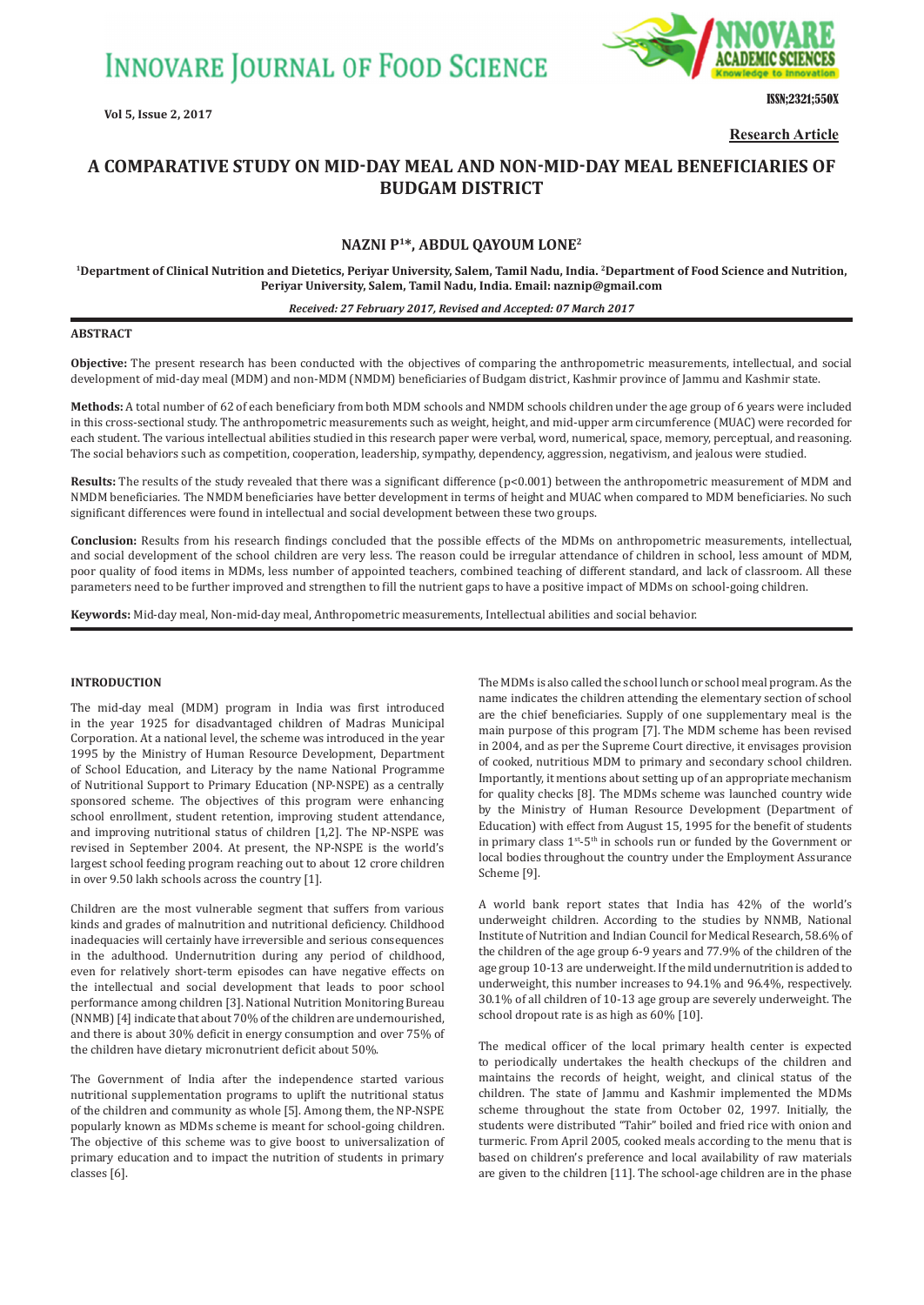of rapid growth and development, and hence, their nutritional needs are considerable. Thus, the present study was undertaken with the objective to compare the anthropometric measurements, intellectual development, and social development between MDM and non-MDM (NMDM) school-going children in Budgam district of Jammu and Kashmir province.

#### **METHODS**

The methodology adopted for the study was a cross-sectional study conducted in the Kashmir province of Budgam district of Jammu and Kashmir state. Ten schools were selected in Budgam district, i.e., 5 MDMs schools and 5 NMDMs schools. A total number of 62 beneficiaries from MDM schools and 62 from NMDM schools underneath 6 years of age group were selected.

#### **Research design**

The present study is a comparative study. The comparative method is a scientific method, in which comparative data are collected with the specific purpose, analyzed and specific conclusions were derived from the results [12]. In this study, a comparison is made between the MDM beneficiary preschool children and NMDM beneficiary preschool children.

#### **Tools used**

A self-constructed questionnaire for an individual child was framed to get the anthropometric measurements, intellectual development, and social development. The criteria assessed under each category are as follows:

#### *Anthropometric measurements*

Physical development applies to all aspects of growth of human organism. Anthropometric measurements such as weight, height, and mid-upper arm circumference (MUAC) were recorded for each child.

#### *Intellectual development*

Reasonable learning opportunities provided during the preschool years are crucial for the development of intelligence. By assessing the intellectual development, one can foretell the educational outcomes and individual performance in the future [13]. The various intellectual behaviors such as verbal, word, numerical, space, memory, perceptual, and reasoning were assessed in this study.

## *Social development*

Social development is the acquisition of the ability to behave in accordance with social expectations [14]. A study in the social development during preschool years will give a glimpse of how sociable the child is and how he is likely to be in the future [15]. The criteria assessed in this study to evaluate social development were competition, cooperation, leadership, sympathy, dependency, aggression, negativism, and jealous.

#### **Statistical analysis**

The data collected were coded and tabulated according to the exhaustive categories in the pro forma and were then subjected to statistical analysis, i.e., mean, standard deviation, and t-test.

#### **RESULTS AND DISCUSSION**

#### **Anthropometric measurements of MDM and NMDM beneficiary preschool children**

Afridi and Farzana (2010) [15] In this study, NMDM subjects showed mean height of 1.23 cm than MDM (1.18 cm) subjects. The school-age children are in the phase of rapid growth and development, and hence, their nutritional needs are considerable. The growth refers to the natural changes in size resulting from multiplication of cells or increase in intercellular substances [16]. The results on the anthropometric measurements of MDM and NMDM beneficiary preschool children were given in Table 1. The above data revealed that the MDMs program does not have a very positive impact on the nutritional status of the children when compared to NMDM program. The quantity and the quality of the MDM supplements need to be further improved to fill the nutrient gaps and should be implemented in a decentralized manner, i.e., the areas where the children are mostly from the above poverty line households need the nutritional support and where most of the children are from below poverty line [17].

### **Intellectual development of MDM and NMDM beneficiary preschool children**

The intellectual ability or mental development of the MDM and NMDM preschool children were assessed and tabulated in Table 2. Comparing the results, it was observed that there is no significant differences (p>0.001) between MDM and NMDM preschool children in all aspects of intellectual development except memory and reasoning.

According to Thurstone [18], mental development is characterized by such abilities such as verbal, word, numerical, space, memory, perceptual, and reasoning. The overall intellectual ability of MDM and NMDM children aged 6 years were developed to some extent. As the age increases, the increase in the intellectual ability will be gradual and steady [19]. The same results were also more or less reliable the work done by Anandhasayanam *et al*., 2015 [20].

## **Table 1: Comparison on anthropometric measurements between MDM and NMDM beneficiary preschool children**

| Anthropometric<br>measurements          | $(n=62)$ Mean $\pm$ SD                                  |                                                         | t value                                            |
|-----------------------------------------|---------------------------------------------------------|---------------------------------------------------------|----------------------------------------------------|
|                                         | <b>MDM</b>                                              | <b>NMDM</b>                                             |                                                    |
| Height (cm)<br>Weight (kg)<br>MUAC (cm) | $1.18 \pm 7.13$<br>$20.81 \pm 3.25$<br>$15.04 \pm 1.08$ | $1.23 \pm 4.49$<br>$22.62 \pm 2.69$<br>$15.91 \pm 0.90$ | $-4.343**$<br>$-3.091$ <sup>NS</sup><br>$-4.310**$ |

\*\*Significant at 1% level (p<0.001), NS: Not significant. MDM: Mid‑day meal, NMDM: Non-mid-day meal, MUAC: Mid-upper arm circumference, SD: Standard deviation

## **Table 2: Comparison on intellectual development between MDM and NMDM beneficiary preschool children**

| Intellectual development | $(n=62)$ Mean $\pm$ SD |                  | t value       |
|--------------------------|------------------------|------------------|---------------|
|                          | <b>MDM</b>             | <b>NMDM</b>      |               |
| Verbal                   | $8.79 \pm 4.67$        | $11.33 \pm 3.34$ | $-3.528^{NS}$ |
| Word                     | $14.53 \pm 3.49$       | $15.48 \pm 2.64$ | $-1.780^{NS}$ |
| Numerical                | $7.69 \pm 4.19$        | $9.09 \pm 3.98$  | $-1.885^{NS}$ |
| Space                    | $6.48\pm2.64$          | 7.58±2.28        | $-2.599^{NS}$ |
| Memory                   | $7.79 \pm 2.72$        | $11.22 \pm 2.96$ | $-6.961**$    |
| Perceptual               | $6.01 \pm 3.98$        | $8.06 \pm 3.68$  | $-2.972Ns$    |
| Reasoning                | $1.93 \pm 1.63$        | $3.82 \pm 2.19$  | $-5.457**$    |

\*\*Significant at 1% level (p<0.001), NS: Not significant, MDM: Mid‑day meal, NMDM: Non-mid-day meal, SD: Standard deviation

## **Table 3: Comparison on social development between MDM and NMDM beneficiary preschool children**

| Social development | $(n=52)$ Mean $\pm SD$ |                 | t value             |
|--------------------|------------------------|-----------------|---------------------|
|                    | <b>MDM</b>             | <b>NMDM</b>     |                     |
| Competition        | $6.56 \pm 1.16$        | $6.50 \pm 1.09$ | $0.316^{NS}$        |
| Cooperation        | $8.16 \pm 1.24$        | $7.93 \pm 0.90$ | 1.131 <sup>NS</sup> |
| Leadership         | $3.88 \pm 1.04$        | $4.00 \pm 0.97$ | $-0.639^{NS}$       |
| Sympathy           | $6.08 \pm 0.98$        | $6.32 \pm 0.95$ | $-1.340^{NS}$       |
| Dependency         | $8.09 \pm 1.70$        | $7.62 \pm 1.53$ | 1.473 <sup>NS</sup> |
| Aggression         | 7.98±1.39              | $8.25 \pm 1.07$ | $-1.315^{NS}$       |
| Negativism         | $7.96 \pm 1.11$        | $8.27 \pm 1.08$ | $-1.466^{NS}$       |
| <b>Jealous</b>     | $9.33 \pm 1.08$        | $9.11 \pm 1.13$ | $1.027^{NS}$        |

NS: Not significant, MDM: Mid-day meal, NMDM: Non-mid-day meal, SD: Standard deviation